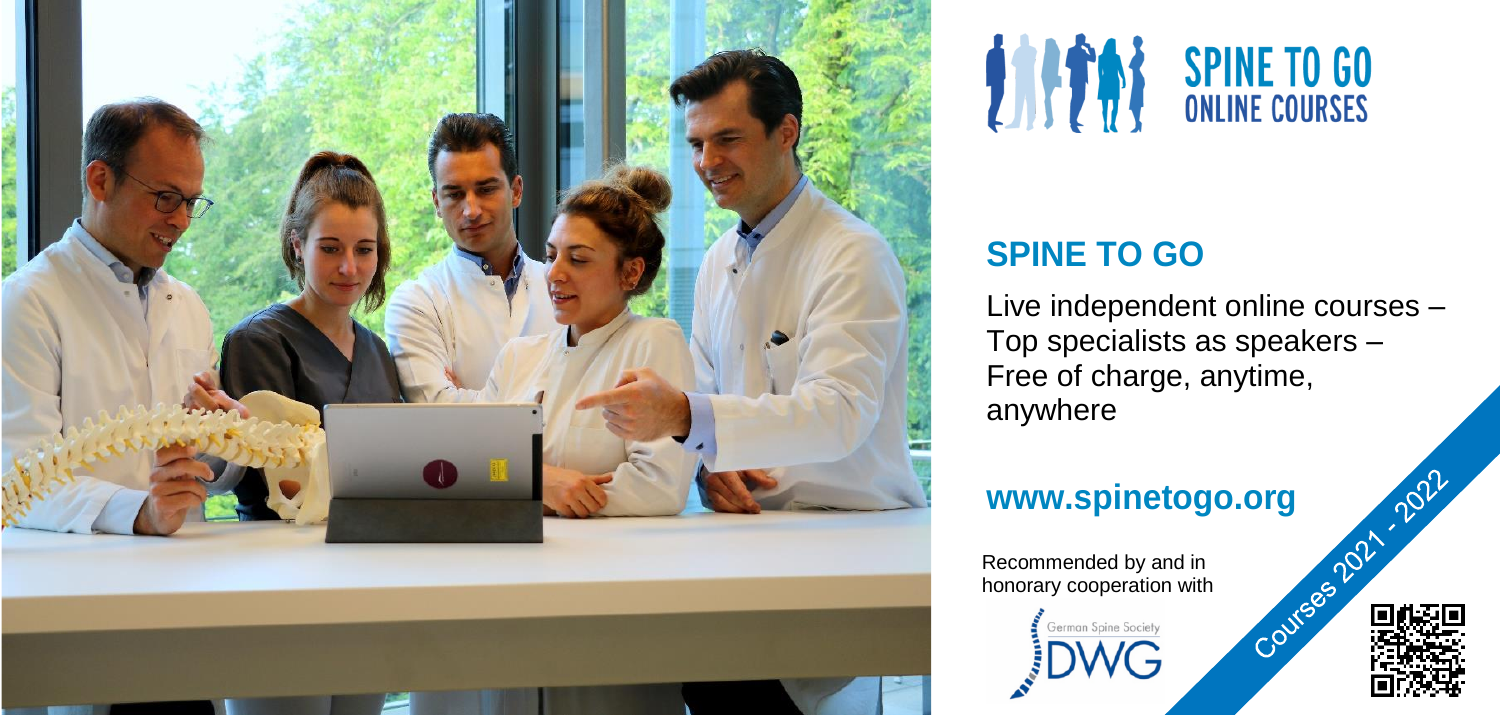#### **Dear participants,**

we're delighted to present to you our new digital, non-profit, live approach to continuing education in the specialty of the SPINE.

As this is not a conventional continuing education event, please take a moment to let me explain the novel approach to continuing education that we're using — I think it'll be an exciting one for you.

It's called "SPINE TO GO".

SPINE TO GO is aimed at physicians and therapists who are looking for further training and continuing education in the field of the spine, not demanding too much time, and free of charge.

The approach is intended to offer the essential topics in conservative and surgical spine therapy in various formats.

Our special characteristics: Live online lectures on a topic in spinal therapy, with subsequent discussion by recognized international specialists — no charges — non-profit project — independence of content (with no influence from the medical industry or other stakeholders) — easy registration and enrolment — CME points easy access from any computer/smartphone/tablet with Internet access — no recording of the lectures — financing of running costs

**Sagittal Balance: To make a long story short** Saturday, 28<sup>th</sup> August 2021

**Start: 14:00 End: 17:30**

**Time zone = UTC+2 (Berlin time)**

#### **14:00**

**What is sagittal balance?** Frank Schwab, MD Hospital for Special Surgery, Spine Surgery, New York, United States

#### **14:30**

#### **Sagittal balance and the cervical spine**

Jean-Charles LeHuec, MD, PhD Department of Orthopaedics and Traumatology, Bordeaux University Hospital, Polyclinique Bordeaux Nord Aquitaine, Bordeaux, France

**15:00**

#### **Spondylolisthesis and sagittal balance**

Prof. Claudio Lamartina, MD I.R.C.C.S. Istituto Ortopedico Galeazzi, Milan, EFM Professor of Orthopedic Specialization School Milan University, Italy

#### **15:30**

**Degenerative deformities** PD Dr. Jörg Franke, MD Center of Traumatology and Orthopaedics, Klinikum Magdeburg, Magdeburg, Germany

# **Explain Pain**

Saturday, 20<sup>th</sup> November 2021

**Start: 09:00 End: 12:30** 

#### **Time zone = UTC+1 (Berlin time)**

#### **09:00**

#### **Neurophysiologic aspects of spinal pain**

Prof. Dr. Rolf-Detlef Treede, MD Department for Neurophysiology, MCTN, Medical Faculty Mannheim, Heidelberg University, Mannheim, **Germany** 

#### **09:30**

#### **The origin of spinal pain from a spine surgeon's perspective** Prof. Dr. Markus Quante, MD Department of Spine Surgery and Scoliosis Centre, Schön Clinic Neustadt i.H., Germany

**10:00**

#### **Nociceptive pain from the musculoskeletal system** Prof. Thomas Graven-Nielsen, DMSc,

PhD, Center for Neuroplasticity and Pain, Aalborg University, Aalborg, Denmark

#### **10:30**

**Neuropathic pain** Prof. Dr. Dr. Thomas R. Tölle, MD Department of Neurology, Klinikum rechts der Isar, Technical University of Munich, Munich, Germany

through donations.

We'd like to express our special thanks to the speakers, who are all recognized experts in their specialty. Their honorary contribution and their high-quality lectures are the basis for SPINE TO GO's success. And as participants who are keen to learn, you are also making a contribution to sustaining the SPINE TO GO approach and the wide variety of benefits it provides.

We would be delighted to welcome you to lots of our events in the virtual lecture-hall.

 $P_{1}$ , SOU

#### **Prof. Dr. Tobias Schulte, MD** Director of the University Department of Orthopedics at the Ruhr University of Bochum, Department of Orthopedics and Trauma

Surgery, Catholic Clinic Bochum, St. Josef-Hospital, Germany

#### **16:00**

#### **Hip surgery and spinal sagittal balance - Is there a relationship?** Jonathan M. Vigdorchik, MD

Hospital for Special Surgery, Orthopedic Surgery, Hip and Knee Replacement, New York, United States

#### **16:30**

#### **Surgical techniques to improve sagittal balance** Ferran Pellisé, MD, PhD

Spine Unit, Hospital Vall d'Hebron, Barcelona Spine Institute, Barcelona, Spain

#### **17:00**

#### **Case presentations**

Ibrahim Obeid, MD, MSc Clinique du Dos, Centre Hospitalier Universitaire de Bordeaux, Bordeaux, France

#### **11:00**

#### **Spinal pain and physiotherapy** Prof. Lorimer Moseley Clinical Neurosciences and Physiotherapy, University of South Australia, Adelaide, Australia

#### **11:30**

#### **Spinal pain and psychology** Prof. Michael Nicholas Pain Management Research Institute, Northern Clinical School, Kolling Institute of Medical Research, University of Sydney, Sydney, Australia

#### **12:00**

#### **Pain and surgery**

Prof. Dr. Esther Pogatzki-Zahn, MD Department of Anesthesiology, Intensive Care and Pain Medicine, University Hospital Münster, Münster, Germany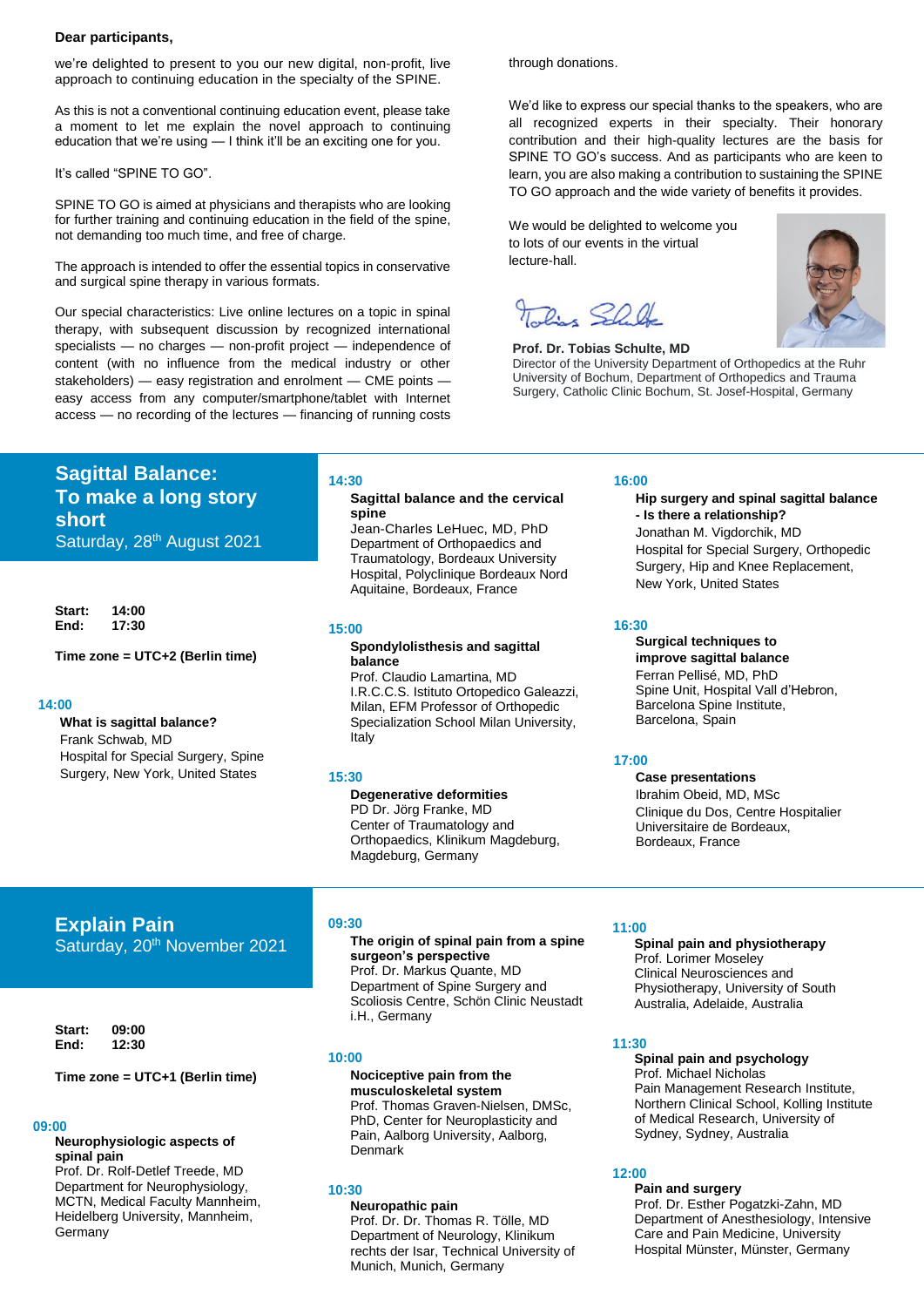# **Adolescent Idiopathic Scoliosis** Saturday, 19th February 2022

**Start: 16:00 End: 19:30** 

**Start: 13:00** 

**Time zone = UTC+2 (Berlin time)**

**Degeneration of the** 

**Lumbar Spine** Saturday, 21<sup>st</sup> May 2022

**Pathophysiology of degeneration** Prof. Dr. Karin Wuertz-Kozak, RPh, PhD,

Rochester, United States

Department of Biomedical Engineering, Rochester Institute of Technology,

**End: 17:00** 

MBA

**13:00**

**Time zone = UTC+1 (Berlin time)**

#### **16:00**

**Pathophysiology and natural history** Prof. Stefan Parent, MD, PhD Departement of Surgery, University of Montréal, Montréal, Canada

#### **16:30**

**The role of physiotherapy** Prof. Stefano Negrini, MD Physical and Rehabilitation Medicine, University "La Statale", Milan, I.R.C.C.S. Istituto Ortopedico Galeazzi, Milan, Italy

### **17:00**

**Bracing** Stuart L. Weinstein, MD Orthopaedic Surgery, University of Iowa Hospitals & Clinics, Iowa City, Iowa, United States

#### **17:30**

**Posterior correction** Prof. Ahmet Alanay, MD Comprehensive Spine Center, Acibadem Maslak Hospital, Department of Orthopaedics and Traumatology, Acibadem Mehmet Ali Aydinlar University School of Medicine, Istanbul, **Turkey** 

#### **13:30**

**Degenerative instability** Kazuhiro Hasegawa, MD, PhD Niigata Spine Surgery Center, Department of Orthopedic Surgery Niigata, Japan

#### **14:00**

**Spinal canal stenosis** Prof. Dr. Luca Papavero, MD Formerly: Spine Surgery, Schön Clinic Hamburg-Eilbek, Germany

### **14:30**

**Disc herniation** Wilco C. Peul, MD, PhD University Neurosurgery Centre Holland (UNCH), Leiden and The Hague, **Netherlands** 

#### **15:00**

**Degenerative lumbar deformity** Dominique A. Rothenfluh, MD, PhD Spinal Surgery, Oxford University Hospitals NHS Foundation Trust, Oxford, United Kingdom

# **Fractures of the Spine** Saturday, 27<sup>th</sup> August 2022

**Start: 16:00 End: 19:00** 

#### **Time zone = UTC+2 (Berlin time)**

# **16:00**

## **Odontoid fractures**

Alexander R. Vaccaro, MD, PhD, MBA Rothman Orthopaedics, Department of Orthopaedic Surgery, Thomas Jefferson University, Philadelphia, United States

#### **16:30**

#### **Luxation fractures of the subaxial cervical spine**

Jens R. Chapman, MD Department of Orthopaedic Surgery, Spine Surgery, Swedish Neuroscience Institute, Seattle, United States

#### **17:00**

#### **Burst fractures without neurologic deficit**

Prof. Dr. Frank Kandziora, MD Center for Spinal Surgery and Neurotraumatology,, Berufsgenossenschaftliche Unfallklinik Frankfurt am Main,Germany

#### **17:30**

**Thoracolumbar C type fractures** Prof. Osmar Jose Santos de Moraes, MD

Department of Neurosurgery, Hospital Santa Catarina, Research Technology Institute IPT, Sao Paulo, Brazil

#### **18:00**

**Anterior correction** Prof. Dr. Ulf Liljenqvist, MD Department for Spine Surgery and Scoliosis Center, St. Franziskus-Hospital, Münster, Germany

#### **18:30**

# **Vertebral tethering**

Peter O. Newton, MD Division of Orthopaedics & Scoliosis, Rady Children's Hospital - San Diego, University of California San Diego School of Medicine, San Diego, United States

#### **19:00**

**Case presentations** Prof. Helton L. A. Defino, MD Department of Orthopaedics, Ribeirão Preto Medical School, University of São Paulo, Ribeirão Preto, Brazil

#### **15:30**

**Sacroiliac joint pain** Bengt Sturesson, MD, PhD Department of Orthopedics, Aleris specialistvard, Ängelholm, Sweden

#### **16:00**

# **Neuromodulation**

Sam S. Eldabe, MB ChB, FRCA Department of Pain and Anaesthesia, The James Cook University Hospital, Middlesbrough, United Kingdom

#### **16:30**

# **Case presentations**

Mohammad El-Sharkawi, MD, PhD Department of Orthopaedic and Trauma Surgery, Assiut University Medical School, Assiut, Egypt

#### **18:00**

#### **Osteoporotic fractures** Dr. Klaus Schnake, MD Center for Spinal and Scoliosis Surgery, Malteser Waldkrankenhaus St. Marien, Erlangen, Germany

#### **18:30**

**Sacrum fractures of the elderly** Emiliano Vialle, MD, MSc Cajuru Hospital , Catholic University of Parana, Curitiba, Brazil

#### **19:00**

**Case presentations** Rick Bransford, MD Department of Orthopaedics and Sports Medicine, University of Washington / Harborview Medical Center, Seattle, United States